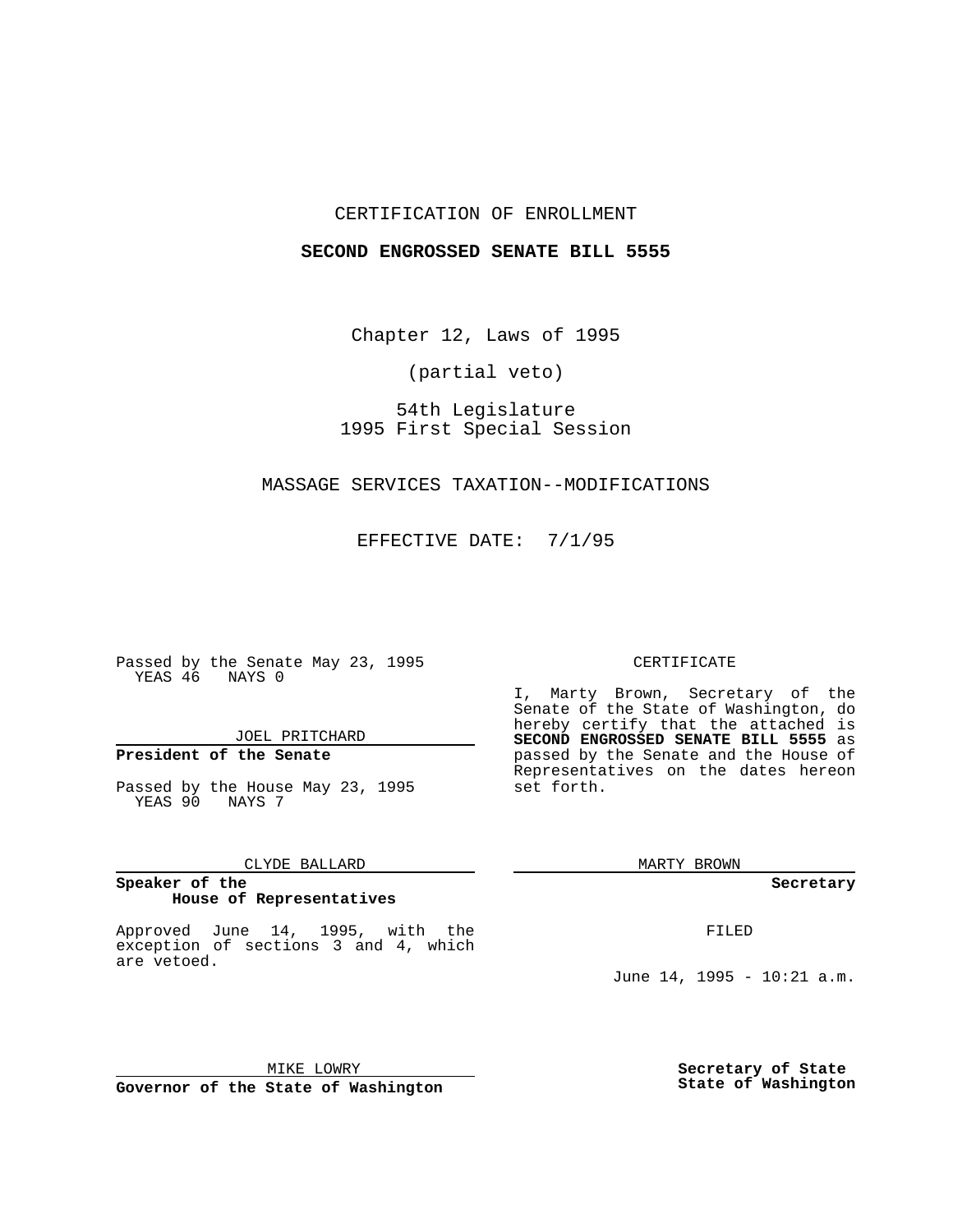# **SECOND ENGROSSED SENATE BILL 5555** \_\_\_\_\_\_\_\_\_\_\_\_\_\_\_\_\_\_\_\_\_\_\_\_\_\_\_\_\_\_\_\_\_\_\_\_\_\_\_\_\_\_\_\_\_\_\_

\_\_\_\_\_\_\_\_\_\_\_\_\_\_\_\_\_\_\_\_\_\_\_\_\_\_\_\_\_\_\_\_\_\_\_\_\_\_\_\_\_\_\_\_\_\_\_

Passed Legislature - 1995 First Special Session

**State of Washington 54th Legislature 1995 Regular Session**

**By** Senators C. Anderson, Long, Kohl, A. Anderson, Fairley, Sheldon, Prentice and Moyer

Read first time 01/26/95. Referred to Committee on Ways & Means.

 AN ACT Relating to taxation of massage services; amending RCW 82.04.050, 82.04.290, and 82.04.2201; creating a new section; providing an effective date; and declaring an emergency.

BE IT ENACTED BY THE LEGISLATURE OF THE STATE OF WASHINGTON:

 NEW SECTION. **Sec. 1.** It is the intent of the legislature that massage services be recognized as health care practitioners for the purposes of business and occupation tax application. To achieve this intent massage services are being removed from the definition of sale at retail and retail sale.

 **Sec. 2.** RCW 82.04.050 and 1995 c 39 s 2 are each amended to read as follows:

 (1) "Sale at retail" or "retail sale" means every sale of tangible personal property (including articles produced, fabricated, or imprinted) to all persons irrespective of the nature of their business and including, among others, without limiting the scope hereof, persons who install, repair, clean, alter, improve, construct, or decorate real or personal property of or for consumers other than a sale to a person who presents a resale certificate under RCW 82.04.470 and who: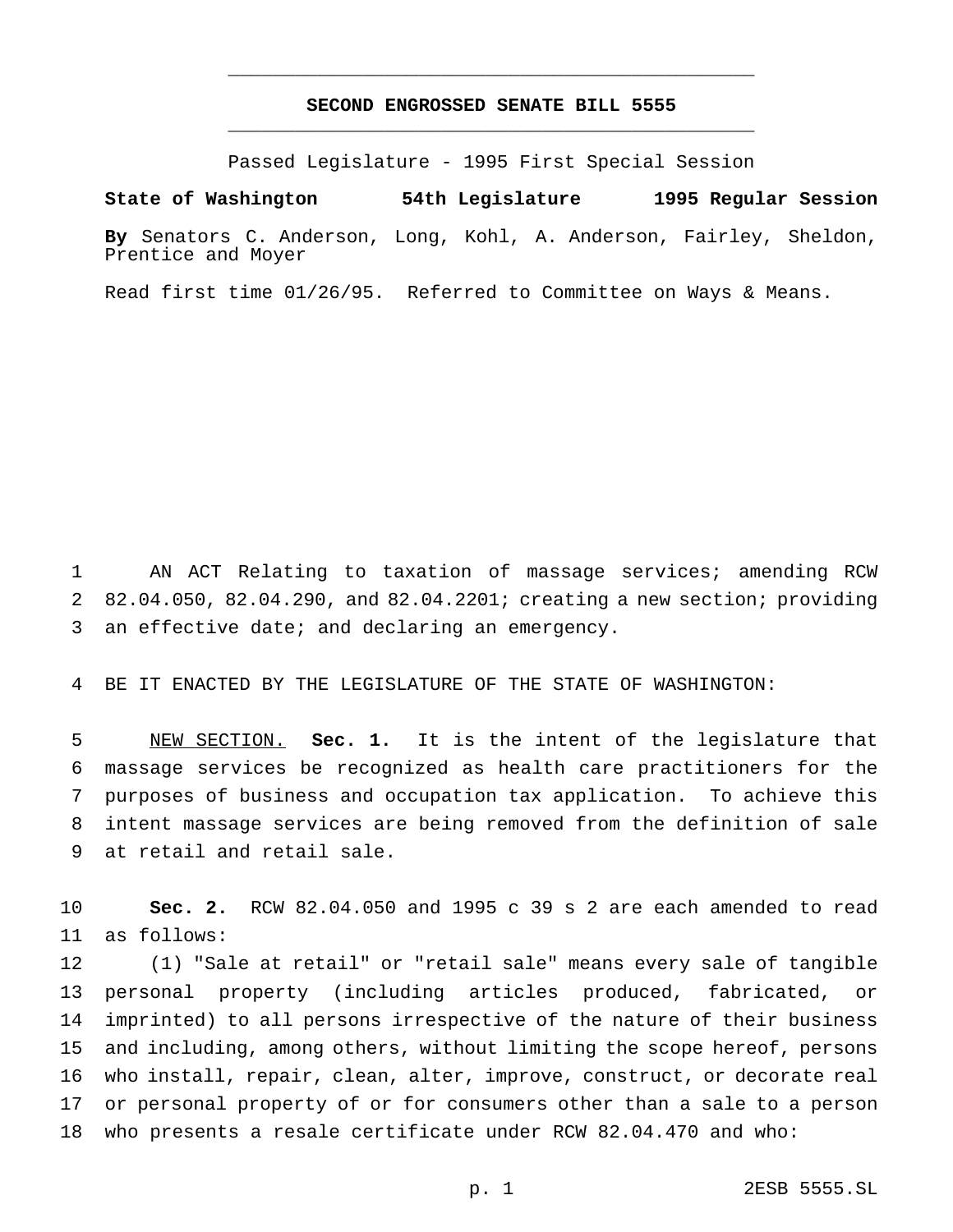(a) Purchases for the purpose of resale as tangible personal property in the regular course of business without intervening use by such person; or

 (b) Installs, repairs, cleans, alters, imprints, improves, constructs, or decorates real or personal property of or for consumers, if such tangible personal property becomes an ingredient or component of such real or personal property without intervening use by such person; or

 (c) Purchases for the purpose of consuming the property purchased in producing for sale a new article of tangible personal property or substance, of which such property becomes an ingredient or component or is a chemical used in processing, when the primary purpose of such chemical is to create a chemical reaction directly through contact with an ingredient of a new article being produced for sale; or

 (d) Purchases for the purpose of consuming the property purchased in producing ferrosilicon which is subsequently used in producing magnesium for sale, if the primary purpose of such property is to create a chemical reaction directly through contact with an ingredient of ferrosilicon; or

 (e) Purchases for the purpose of providing the property to consumers as part of competitive telephone service, as defined in RCW 82.04.065. The term shall include every sale of tangible personal property which is used or consumed or to be used or consumed in the performance of any activity classified as a "sale at retail" or "retail sale" even though such property is resold or utilized as provided in (a), (b), (c), (d), or (e) of this subsection following such use. The term also means every sale of tangible personal property to persons engaged in any business which is taxable under RCW 82.04.280 (2) and (7) and 82.04.290.

 (2) The term "sale at retail" or "retail sale" shall include the sale of or charge made for tangible personal property consumed and/or for labor and services rendered in respect to the following:

 (a) The installing, repairing, cleaning, altering, imprinting, or improving of tangible personal property of or for consumers, including charges made for the mere use of facilities in respect thereto, but excluding sales of laundry service to members by nonprofit associations composed exclusively of nonprofit hospitals, and excluding services rendered in respect to live animals, birds and insects;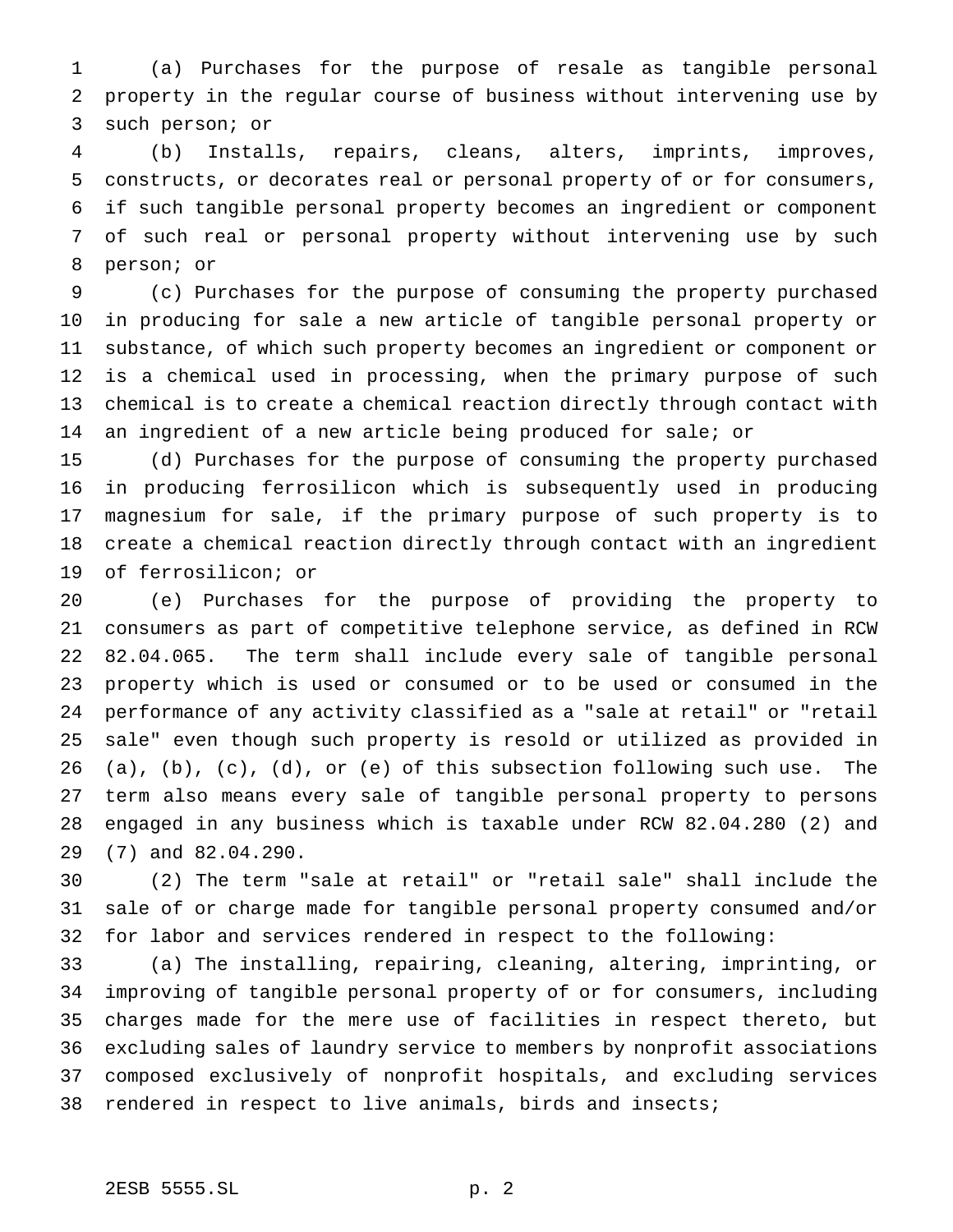(b) The constructing, repairing, decorating, or improving of new or existing buildings or other structures under, upon, or above real property of or for consumers, including the installing or attaching of any article of tangible personal property therein or thereto, whether or not such personal property becomes a part of the realty by virtue of installation, and shall also include the sale of services or charges made for the clearing of land and the moving of earth excepting the mere leveling of land used in commercial farming or agriculture;

 (c) The charge for labor and services rendered in respect to constructing, repairing, or improving any structure upon, above, or under any real property owned by an owner who conveys the property by title, possession, or any other means to the person performing such construction, repair, or improvement for the purpose of performing such construction, repair, or improvement and the property is then reconveyed by title, possession, or any other means to the original owner;

 (d) The sale of or charge made for labor and services rendered in respect to the cleaning, fumigating, razing or moving of existing buildings or structures, but shall not include the charge made for janitorial services; and for purposes of this section the term "janitorial services" shall mean those cleaning and caretaking services ordinarily performed by commercial janitor service businesses including, but not limited to, wall and window washing, floor cleaning and waxing, and the cleaning in place of rugs, drapes and upholstery. The term "janitorial services" does not include painting, papering, repairing, furnace or septic tank cleaning, snow removal or sandblasting;

 (e) The sale of or charge made for labor and services rendered in respect to automobile towing and similar automotive transportation services, but not in respect to those required to report and pay taxes under chapter 82.16 RCW;

 (f) The sale of and charge made for the furnishing of lodging and all other services by a hotel, rooming house, tourist court, motel, trailer camp, and the granting of any similar license to use real property, as distinguished from the renting or leasing of real property, and it shall be presumed that the occupancy of real property for a continuous period of one month or more constitutes a rental or lease of real property and not a mere license to use or enjoy the same;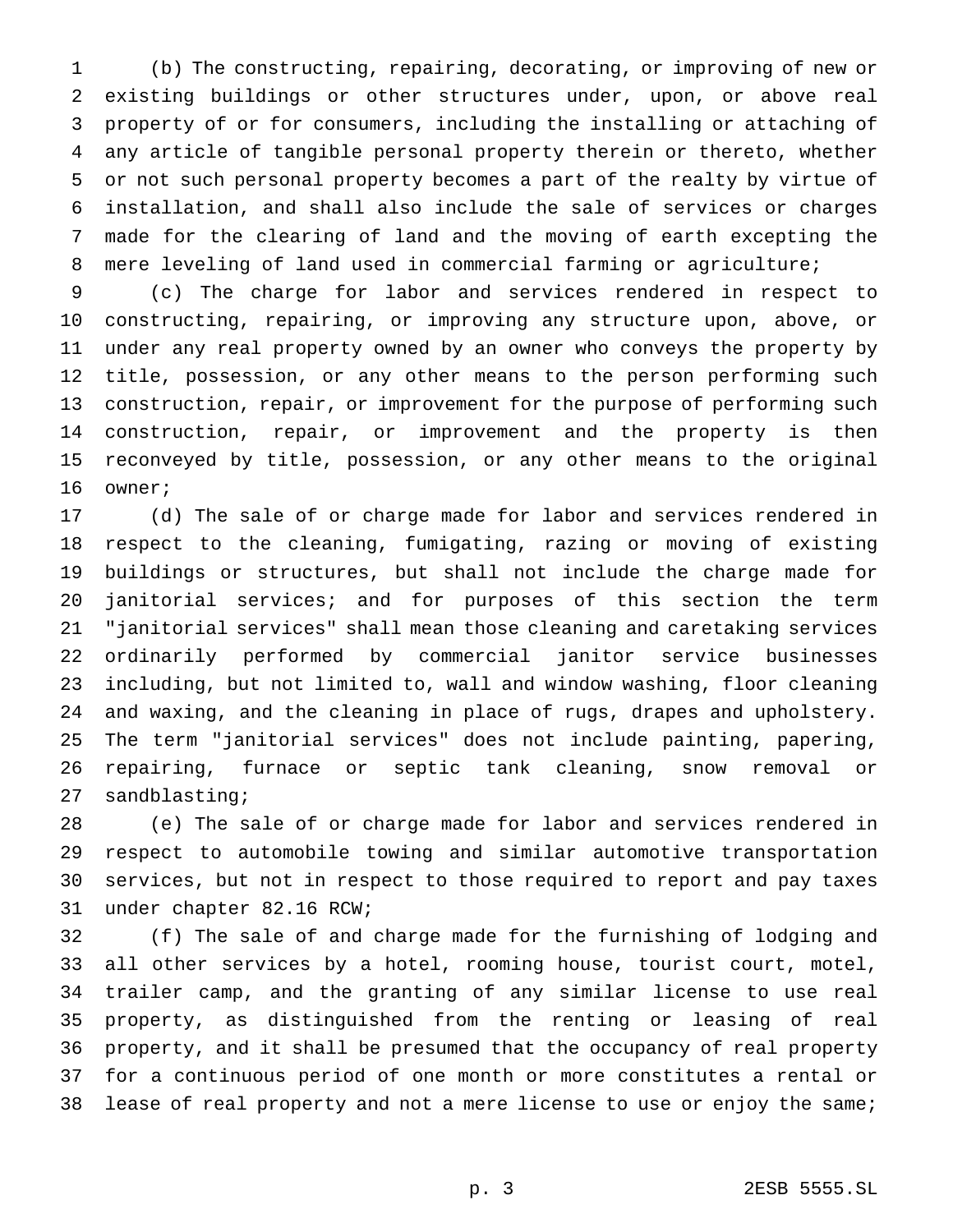(g) The sale of or charge made for tangible personal property, labor and services to persons taxable under (a), (b), (c), (d), (e), and (f) of this subsection when such sales or charges are for property, labor and services which are used or consumed in whole or in part by such persons in the performance of any activity defined as a "sale at retail" or "retail sale" even though such property, labor and services may be resold after such use or consumption. Nothing contained in this subsection shall be construed to modify subsection (1) of this section and nothing contained in subsection (1) of this section shall be construed to modify this subsection.

 (3) The term "sale at retail" or "retail sale" shall include the sale of or charge made for personal, business, or professional services including amounts designated as interest, rents, fees, admission, and other service emoluments however designated, received by persons engaging in the following business activities:

 (a) Amusement and recreation services including but not limited to golf, pool, billiards, skating, bowling, ski lifts and tows, and others;

(b) Abstract, title insurance, and escrow services;

20 (c) Credit bureau services;

(d) Automobile parking and storage garage services;

 (e) Landscape maintenance and horticultural services but excluding (i) horticultural services provided to farmers and (ii) pruning, trimming, repairing, removing, and clearing of trees and brush near electric transmission or distribution lines or equipment, if performed 26 by or at the direction of an electric utility;

 (f) Service charges associated with tickets to professional sporting events;

(g) Guided tours and guided charters; and

 (h) The following personal services: Physical fitness services, 31 tanning salon services, tattoo parlor services,  $((\text{massage services}_r))$  steam bath services, turkish bath services, escort services, and dating services.

 (4) The term shall also include the renting or leasing of tangible personal property to consumers and the rental of equipment with an operator.

 (5) The term shall also include the providing of telephone service, as defined in RCW 82.04.065, to consumers.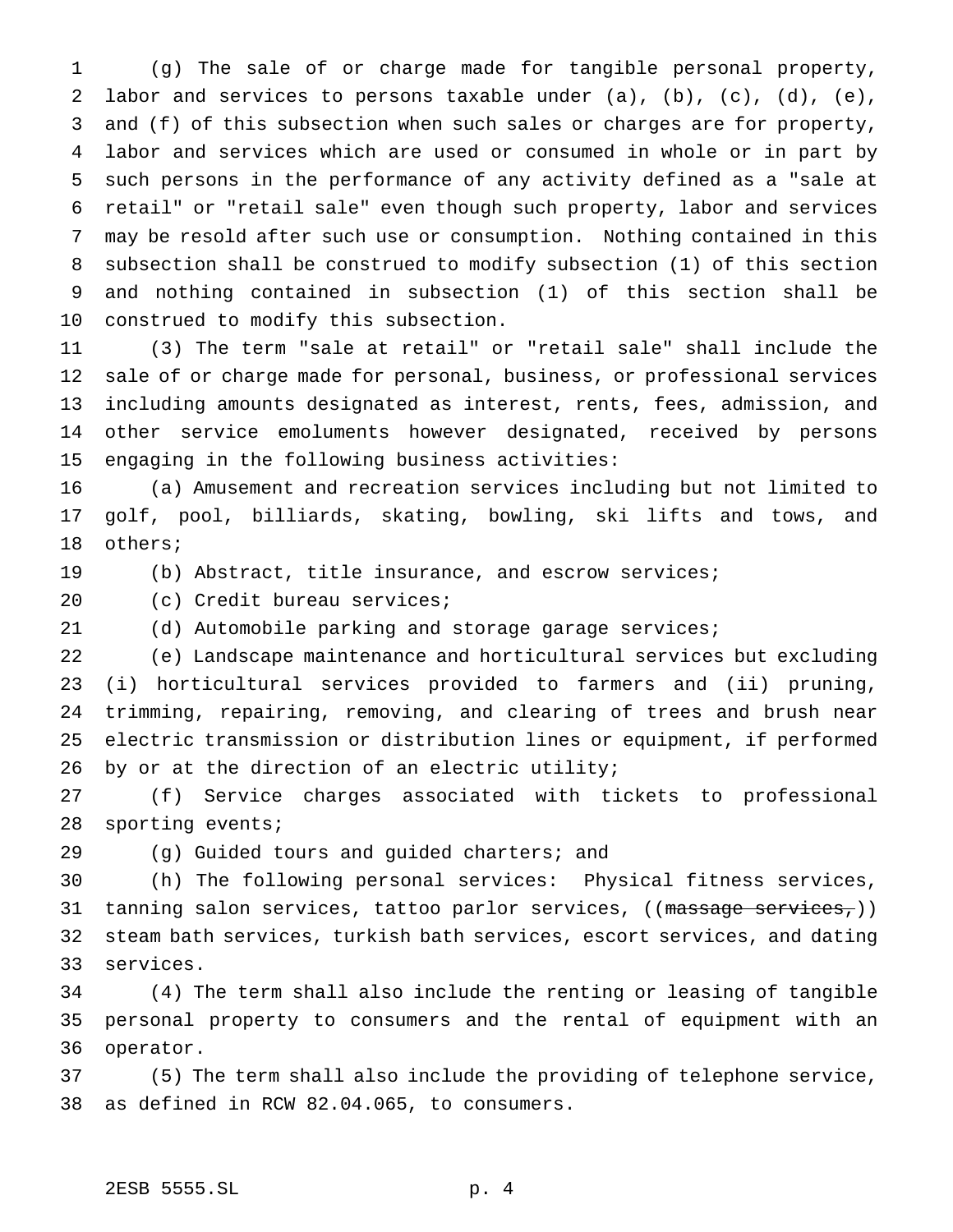(6) The term shall not include the sale of or charge made for labor and services rendered in respect to the building, repairing, or improving of any street, place, road, highway, easement, right of way, mass public transportation terminal or parking facility, bridge, tunnel, or trestle which is owned by a municipal corporation or political subdivision of the state or by the United States and which is used or to be used primarily for foot or vehicular traffic including mass transportation vehicles of any kind.

 (7) The term shall also not include sales of feed, seed, seedlings, fertilizer, agents for enhanced pollination including insects such as bees, and spray materials to persons who participate in the federal conservation reserve program or its successor administered by the United States department of agriculture, or to farmers for the purpose of producing for sale any agricultural product, nor shall it include sales of chemical sprays or washes to persons for the purpose of post- harvest treatment of fruit for the prevention of scald, fungus, mold, or decay.

 (8) The term shall not include the sale of or charge made for labor and services rendered in respect to the constructing, repairing, decorating, or improving of new or existing buildings or other structures under, upon, or above real property of or for the United States, any instrumentality thereof, or a county or city housing authority created pursuant to chapter 35.82 RCW, including the installing, or attaching of any article of tangible personal property therein or thereto, whether or not such personal property becomes a part of the realty by virtue of installation. Nor shall the term include the sale of services or charges made for the clearing of land and the moving of earth of or for the United States, any instrumentality thereof, or a county or city housing authority.

# \*Sec. 3. RCW 82.04.290 and <sup>1995</sup> <sup>c</sup> <sup>229</sup> <sup>s</sup> <sup>3</sup> are each amended to read as follows:

 (1) Upon every person engaging within this state in the business of providing selected business services other than or in addition to those enumerated in RCW 82.04.250 or 82.04.270; as to such persons the amount of tax on account of such activities shall be equal to the gross income of the business multiplied by the rate of 2.5 percent.

 (2) Upon every person engaging within this state in banking, loan, security, investment management, investment advisory, or other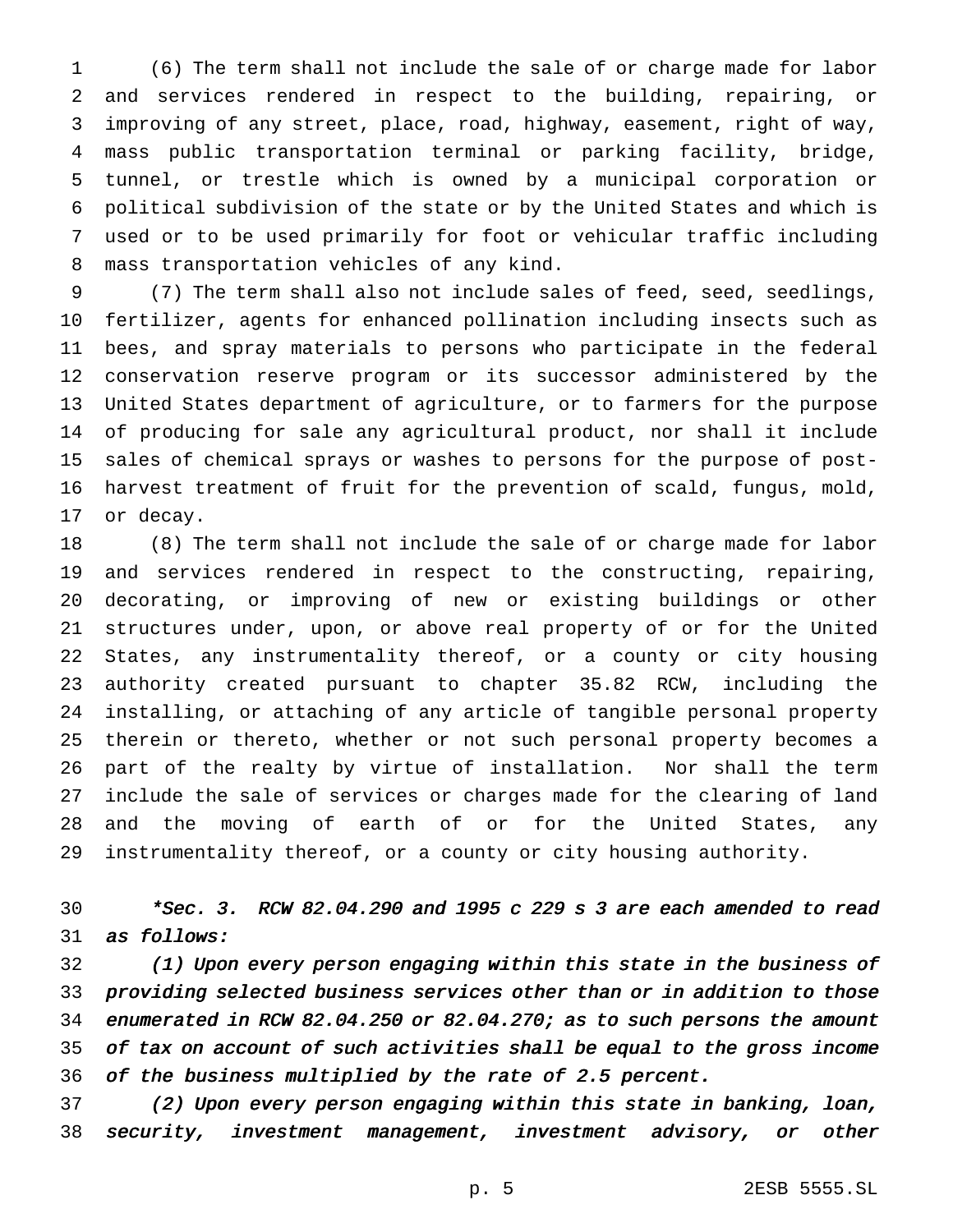financial businesses, other than or in addition to those enumerated in subsection (3) of this section; as to such persons, the amount of the tax with respect to such business shall be equal to the gross income of the business, multiplied by the rate of 1.70 percent.

 (3) Upon every person engaging within this state in the business of providing international investment management services, as to such persons, the amount of tax with respect to such business shall be equal to the gross income or gross proceeds of sales of the business multiplied by <sup>a</sup> rate of 0.275 percent.

10 (4) Upon every person engaging within this state in the business of 11 providing massage services; as to such persons, the amount of the tax 12 with respect to such business shall be equal to the gross income of the 13 business, multiplied by the rate of 0.471 percent.

14 (5) Upon every person engaging within this state in any business activity other than or in addition to those enumerated in RCW 82.04.230, 82.04.240, 82.04.250, 82.04.255, 82.04.260, 82.04.270, and 17 82.04.280, and subsections  $(1)((,-(2), \text{ and } (3)))$  through  $(4)$  of this 18 section; as to such persons the amount of tax on account of such activities shall be equal to the gross income of the business multiplied by the rate of 2.0 percent. This section includes, among others, and without limiting the scope hereof (whether or not title to materials used in the performance of such business passes to another by accession, confusion or other than by outright sale), persons engaged in the business of rendering any type of service which does not constitute <sup>a</sup> "sale at retail" or <sup>a</sup> "sale at wholesale." The value of advertising, demonstration, and promotional supplies and materials furnished to an agent by his principal or supplier to be used for informational, educational and promotional purposes shall not be considered <sup>a</sup> part of the agent's remuneration or commission and shall not be subject to taxation under this section.

**\*Sec. 3 was vetoed. See message at end of chapter.**

 \*Sec. 4. RCW 82.04.2201 and <sup>1995</sup> <sup>c</sup> <sup>229</sup> <sup>s</sup> <sup>2</sup> are each amended to read as follows:

 There is levied and shall be collected for the period July 1, 1993, through June 30, 1997, from every person for the act or privilege of engaging in business activities, as <sup>a</sup> part of the tax imposed under RCW 37 82.04.220 through 82.04.280 and 82.04.290 (3) and  $((+4))$  (5), except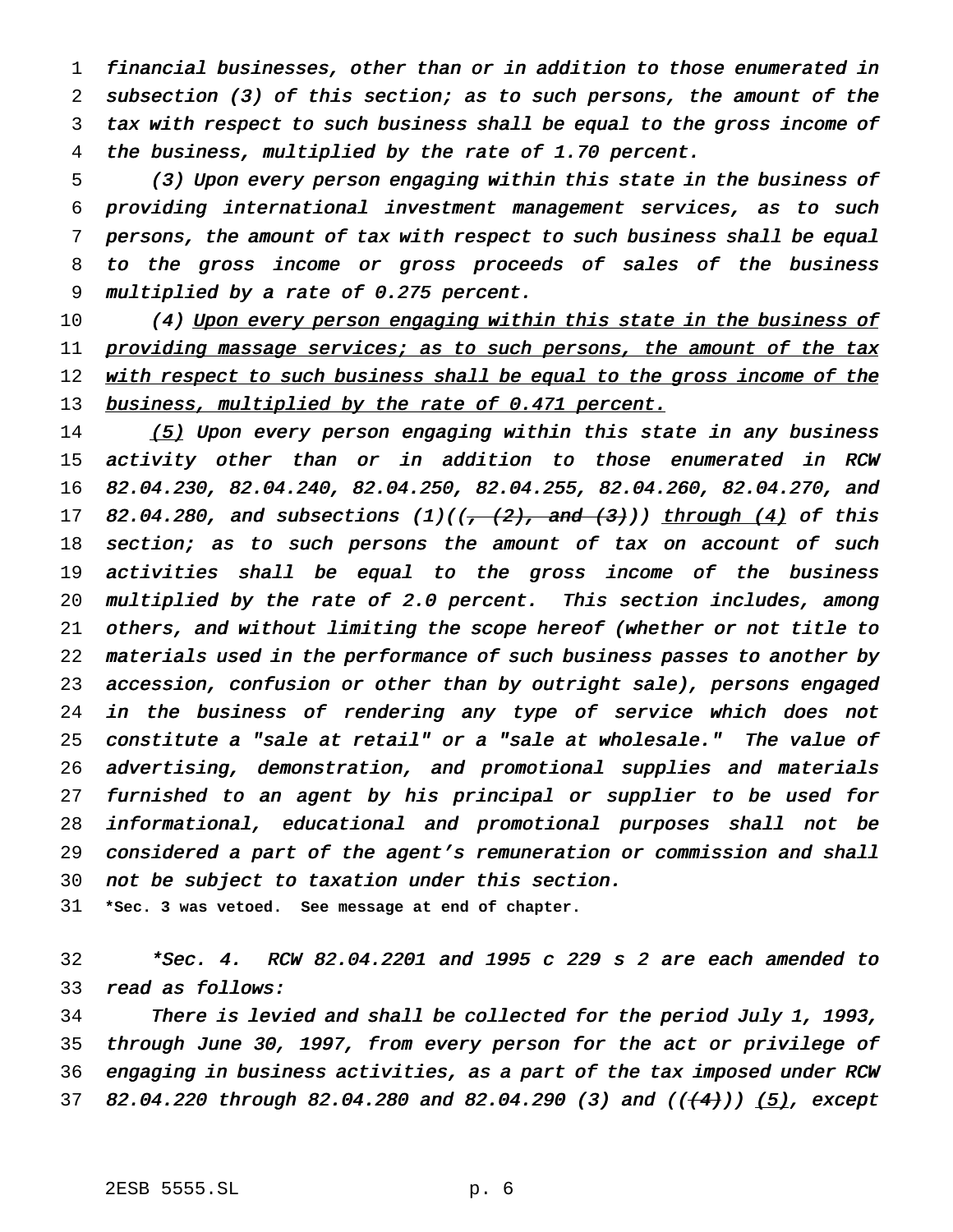RCW 82.04.250(1) and 82.04.260(15), an additional tax equal to 4.5 percent multiplied by the tax payable under those sections.

 To facilitate collection of these additional taxes, the department of revenue is authorized to adjust the basic rates of persons to which this section applies in such manner as to reflect the amount to the nearest one-thousandth of one percent of the additional tax hereby imposed, adjusting ten-thousandths equal to or greater than five ten-8 thousandths to the greater thousandth.

**\*Sec. 4 was vetoed. See message at end of chapter.**

 NEW SECTION. **Sec. 5.** This act is necessary for the immediate preservation of the public peace, health, or safety, or support of the state government and its existing public institutions, and shall take effect July 1, 1995.

> Passed the Senate May 23, 1995. Passed the House May 23, 1995. Approved by the Governor June 14, 1995, with the exception of certain items which were vetoed. Filed in Office of Secretary of State June 14, 1995.

Note: Governor's explanation of partial veto is as follows:

 "I am returning herewith, without my approval as to sections 3 and 4, Second Engrossed Senate Bill No. 5555 entitled:

"AN ACT Relating to taxation of massage services;"

 Second Engrossed Senate Bill No. 5555 provides that massage services no longer would be subject to the retail sales tax, but would continue to be taxed at the same business and occupation tax rate as retailers.

 Massage services were added to the list of services subject to the retail sales tax in 1993. The state further agreed that medically- ordered massage was part of physical therapy services and should remain taxable under the service classification. Massage therapists performing both medically-ordered massage and discretionary massage services were forced to report under two classifications.

 Massage therapists have argued since the change in 1993 that they are health care professionals and should be taxed, as are most other health care professionals, under the service classification of the business and occupation tax.

 Although the bill orders massage services to be taxed under the new, special rate, it does not end the distinction between medically-ordered massage and discretionary massage.

 Thus, in order to return the massage therapists to the tax status they enjoyed prior to the 1993 legislative session, I am vetoing sections 3 and 4 of Second Engrossed Senate Bill No. 5555. This will have the effect of removing massage services from the retail sales tax,